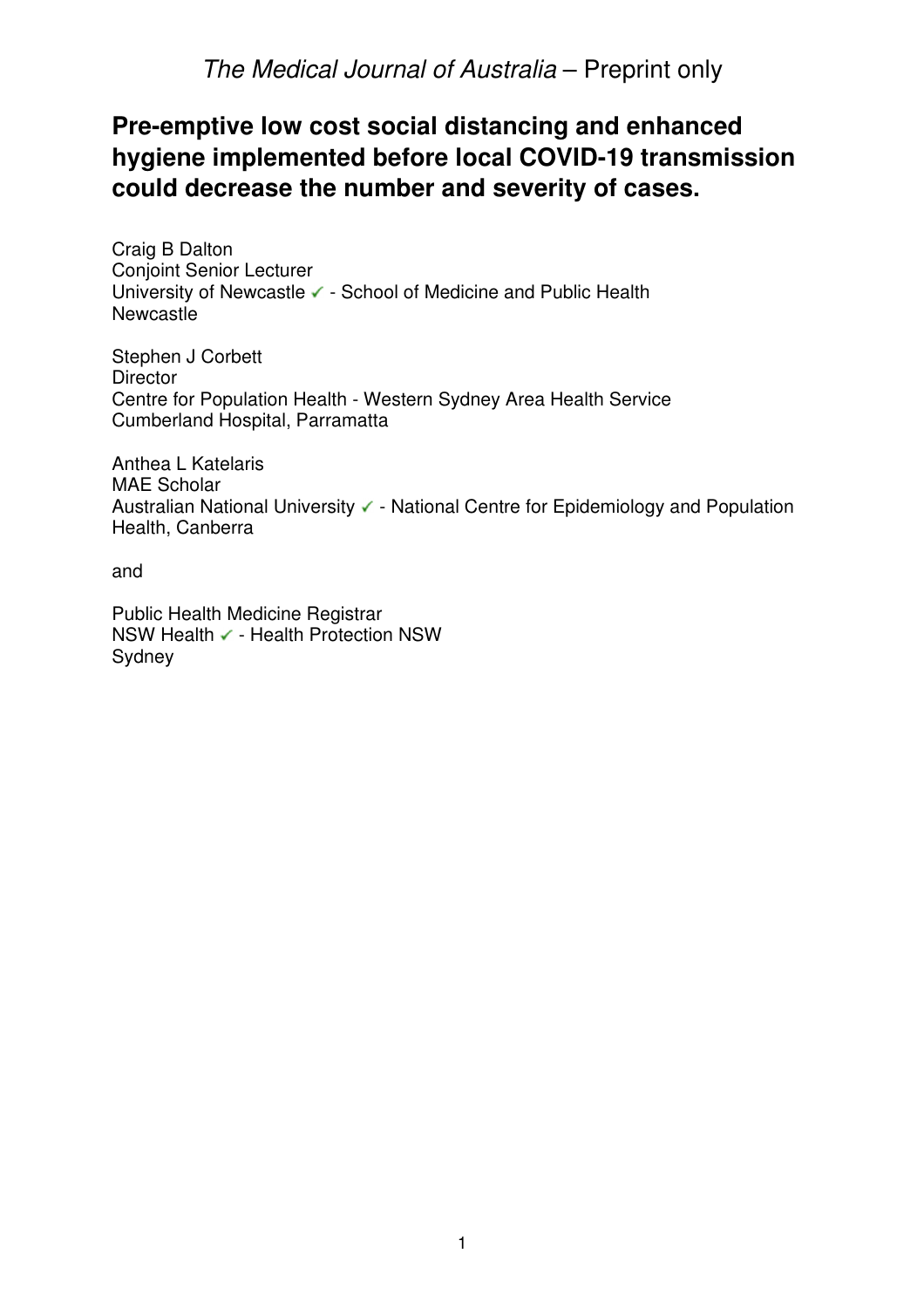## **Summary**

China appears to have constrained transmission of COVID-19 outside of Hubei Provence through rapid and intensive containment and mitigation interventions. Most countries only attempt social distancing and hygiene interventions when widespread transmission is apparent. This gives the virus many weeks to spread with a higher basic reproduction number (R0) than if they were in place before transmission was detected or widespread. Pre-emptive, low cost, hygiene enhancement and social distancing in the context of imminent community transmission of novel coronavirus COVID-19 should be considered. Early interventions to reduce the average frequency and intensity of exposure to the virus might reduce infection risk, reduce the average viral infectious dose of those exposed, and result in less severe cases who are less infectious. A pre-emptive phase would also assist government, workplaces, schools, and businesses to prepare for a more stringent phase. Countries, and subregions of countries, without recognised COVID-19 transmission should assume it is present and consider implementation of low cost enhanced hygiene and social distancing measures.

## **Rationale for Pre-emptive Interventions**

It is estimated that approximately two thirds of COVID-19 cases exported from China from 1<sup>st</sup> to 13<sup>th</sup> of January have gone undetected globally.<sup>1</sup> Most of these exported cases will be mild and may only be detected after several hundred cases have accumulated and severe or fatal cases are recognised 5 to 8 weeks later, as has likely occurred in the recent COVID-19 outbreaks in Iran, South Korea, Italy, and Seattle in the USA.<sup>2</sup>

The spread of novel coronavirus COVID-19 transmission globally has been very rapid. The basic reproduction number is estimated at between 2 to 3.<sup>3,4</sup> The mode of transmission is thought to be droplet and contact infection, although opportunistic or close range airborne infection may be involved.<sup>4</sup>

The transmission dynamics of the early cases of COVID-19 were significantly different to those during the SARS epidemic. In particular the proportion of cases from healthcare settings was low and the proportion with no known risk exposures was high.<sup>4</sup> Another significant factor is that viral loads in nasopharyngeal and respiratory secretions are highest soon after symptom onset in COVID-19 cases<sup>5</sup> compared to a peak of around 10 days in SARS cases,<sup>6</sup> making transmission before entering health care facilities more likely.

Even though the understanding of transmission dynamics is at an early stage, they do suggest that the step-wise introduction of stringent measures will be necessary to control this epidemic and highlights the importance of early community control.

Quarantine, city "lockdowns", complete childcare, school, university and work closures, and cancellation of mass gatherings/events have significant social and economic impact and are unlikely to be implemented until significant transmission is confirmed – when it may be less effective. However, there are a range of lower level, potentially cost neutral, pre-emptive interventions that could be considered when transmission is only suspected or anticipated. Here we explore whether low cost pre-emptive enhanced hygiene and social distancing should be implemented prior to confirmation of community transmission in countries without, or with minimal, confirmed person-to-person transmission of COVID-19.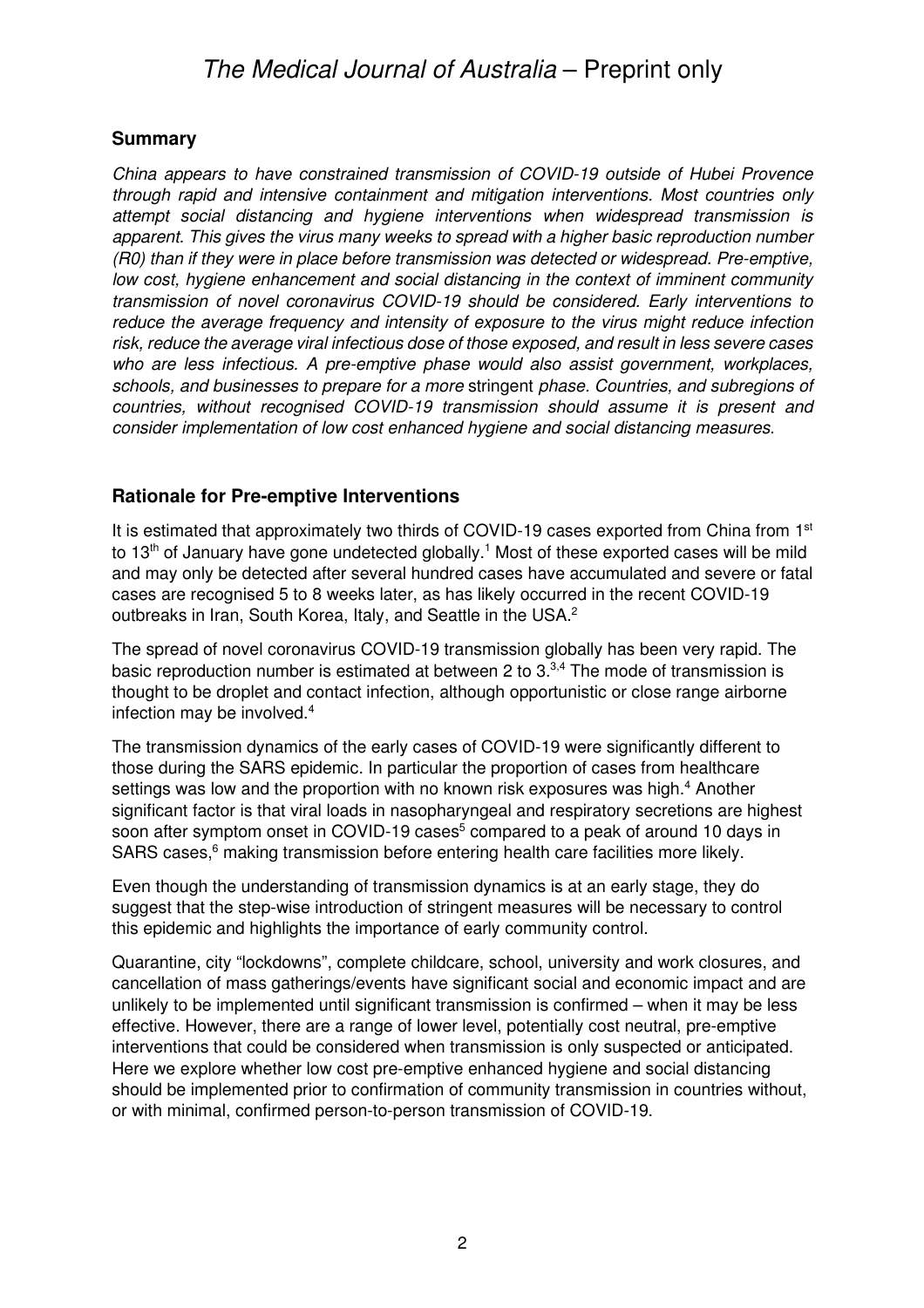The purpose of pre-emptive interventions is to slow the transmission of disease and limit the impact on health services, particularly hospitals and intensive care units, to ensure access to high level care when needed.

The concept of pre-emptive deployment is based upon the following assumptions which require further exploration and are elaborated upon below:

- 1. Community wide COVID-19 transmission may be occurring undetected or may only be recognised after containment is no longer feasible.
- 2. Interventions implemented after community wide transmission is detected will be less effective.
- 3. Reducing the force of infection, particularly early, will delay the epidemic peak, blunt the epidemic peak, spread cases over a longer time, and help to limit the potential for critical care services to be overwhelmed, which may be lifesaving.<sup>7,8</sup>
- 4. Enhanced hygiene and social distancing interventions should:
	- a. Decrease the total number of cases per week but extend duration of the epidemic
	- b. Decrease the severity of cases through reducing viral inocula.

Figure 1 below illustrates the concept of limiting the peak in cases so that health services are less likely to be overwhelmed (red dashed line) and there is less unmet health service need. Unmet need may include inability to admit patients to a hospital or to provide hospitalised patients in critical condition access to intensive care. Interventions to reduce infection lead to longer, but less peaked, epidemics. A slower evolution in the epidemic also allows time for health care staff to provide better care, for recovery of infected health care workers, for learning and adapting to the evolving situation by administrators, and for vaccines and treatments to be developed. Although we have not validated this principle for COVID-19 epidemics it is sufficiently validated in simulations for influenza that it would appear a reasonable assumption in response to this emergent disease.<sup>9</sup>



Time since introduction of first case

**Figure 1:** Intended impact of enhanced hygiene and social distancing measures on the COVID-19 pandemic adapted from Fong.<sup>8</sup>

## **Enhanced hygiene and social distancing measures may reduce both numbers of cases and severity of cases through several mechanisms.**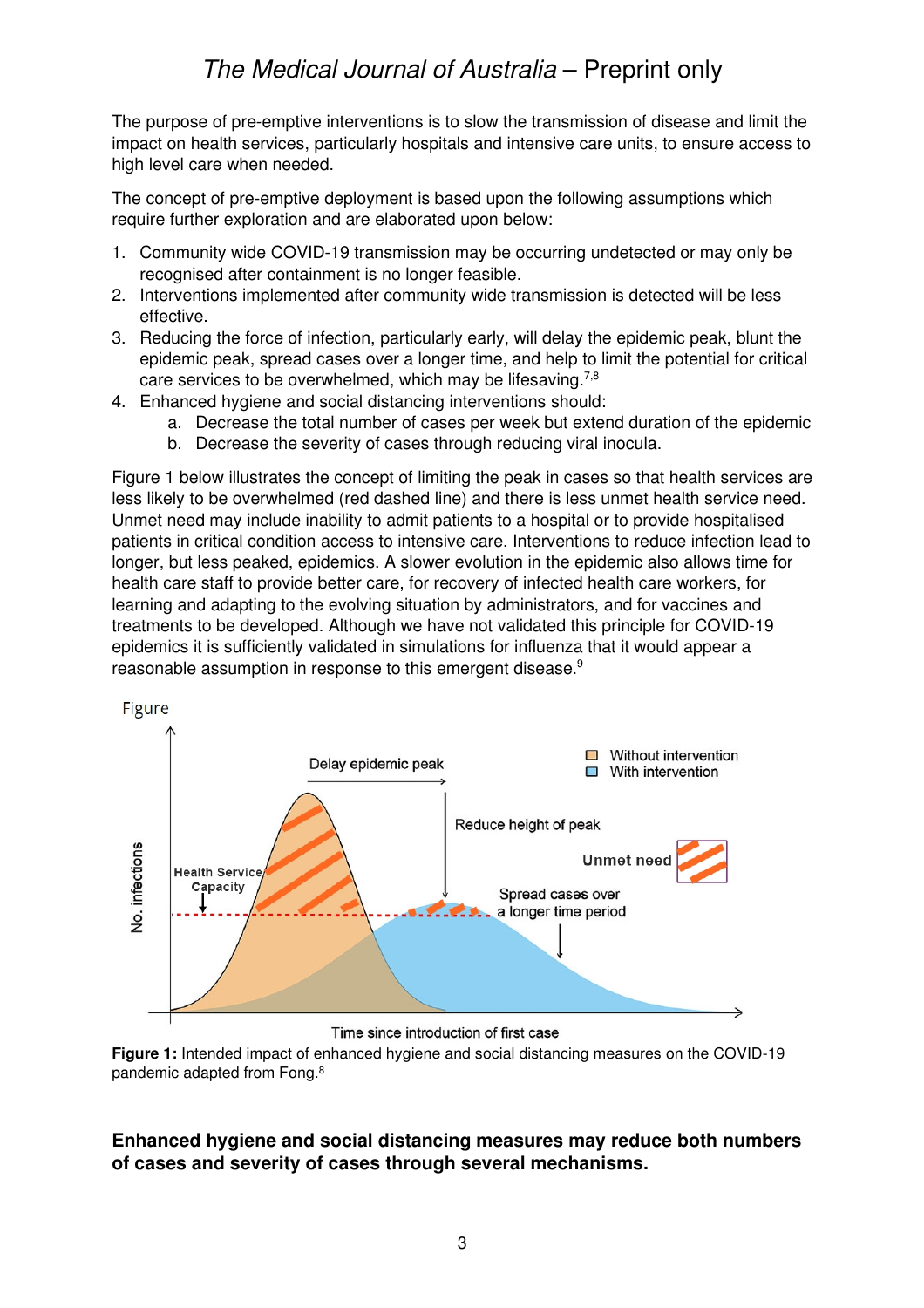We suggest that a pre-emptive implementation of low cost interventions prior to detection, but in imminent expectation of community transmission should be considered because it may decrease both the total numbers of cases and severity of cases. This principle applies equally well to subregions of countries that have not as yet detected community transmission events.

The basic reproductive number (R0) is the average number of secondary cases of an infectious disease that arise from cases in a totally susceptible population, and reflects the epidemic potential of a pathogen.<sup>10</sup> R0 is a function of the number of contacts an infectious person has, the risk of transmission per contact, and the duration of infectiousness.

Social distancing mostly acts on the first factor, by reducing the number of contacts each person makes. Hygiene measures mostly act on the second factor, as they reduce the risk of transmission if a contact occurs. There are epidemiological observations from the outbreak in China that might indicate the effectiveness of pre-emptive implementation of the measures in the community. The WHO-China Joint Mission on COVID-19 determined that widespread community transmission and outbreaks occurred in Wuhan prior to the implementation of comprehensive control measures.<sup>4</sup> However in other parts of China, community transmission has been limited and most transmission has occurred in families. For example, among 344 clusters involving 1308 cases (out of a total 1836 cases reported) in Guangdong Province and Sichuan Province, 78%-85% have occurred in families.<sup>4</sup> This is likely due to the intense quarantine and social distancing measures implemented in areas outside Hubei prior to the establishment of widespread community transmission.

Community wide interventions may decrease the average viral exposure dose encountered in the community. People exposed to a higher viral dose (inoculum) are more likely to become infected and suffer more severe disease. Animal models for other coronavirus infections demonstrate that increased viral inocula lead to more severe disease and higher viral loads in the lungs and other organs/fluids.<sup>11</sup> The Amoy Gardens SARS outbreak in 2003 provided evidence that cases with presumed higher exposure to the index case had higher nasopharyngeal viral loads and more severe illness.<sup>12</sup> Modelling of the 2009 influenza pandemic also supported a hypothesis that severe illness was due to a higher infectious dose of the virus mediated by the number of simultaneous infectious contacts.<sup>13</sup> Viral loads in severe MERS cases were higher than those in a mild group and the patients in the severe group had more prolonged viral shedding in respiratory secretions, beyond 21 days after the onset of symptoms, whereas viral RNA was no longer detected by 21 days in the mild group.<sup>14</sup>

Therefore, it is proposed that early measures that lower the number of contacts, the likelihood of transmission, and average viral infective dose in an area of new transmission could have a multiplier effect leading to less cases, and less severe cases who are less infectious. This early reduction of the R0 would result in fewer cases overall and have a significant negative multiplier effect on the overall impact of the epidemic, including the number of deaths (Figure 2). The higher case fatality rate in Wuhan, compared with other provinces in China may partially relate to health-care resource availability and shortages in the face of overwhelming community transmission, as well as greater severity of disease due to higher infection doses.<sup>7,12</sup> These interventions will be particularly important for people over 60 years of age and those with underlying medical conditions.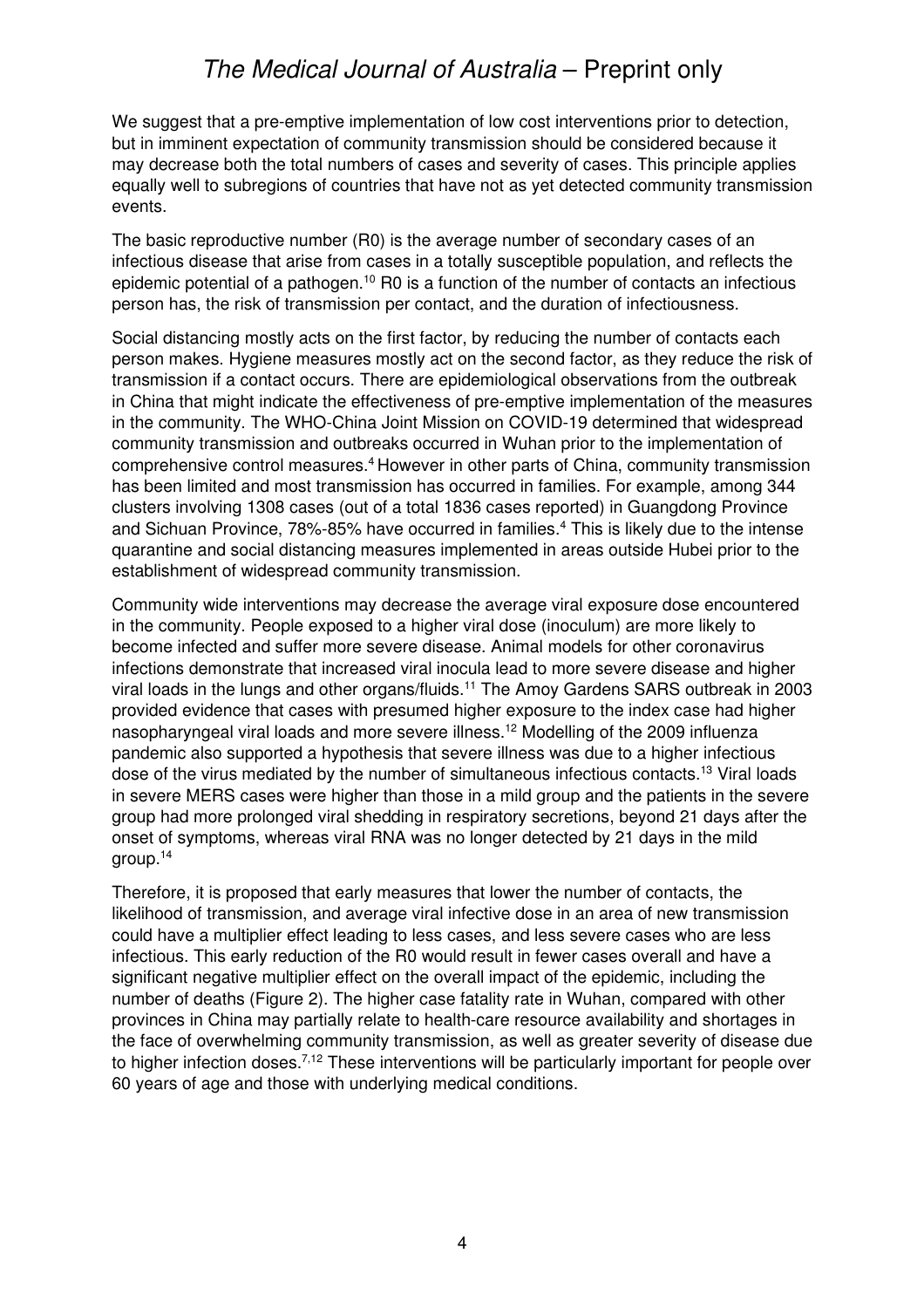

**Figure 2**: Conceptual model of how pre-emptive interventions with a negative multiplier effect could impact an impending epidemic

## **Low cost Hygiene and Social Distancing Interventions**

#### **Box 1. Workplace Interventions**

- No handshaking policy
- Promote cough and sneeze etiquette (but focus is on excluding ill staff)
- Videoconferencing as default for meetings
- Defer large meetings
- Enforced sanitisation of hands at entrance
- Regular hand sanitation schedule reminders via email
- Lunch at desk rather than in lunch room
- Gamifying hygiene rules e.g. to discourage touching face
- Ill\* people stay at home and ill workers immediately isolated
- Hold necessary meetings outside in open air if possible
- Staff with ill household contacts should stay at home\*\*
- Disinfect high touch surfaces regularly and between users
- Work from home where possible and consider staggering of staff where there is no loss of productivity from remote work
- Consider opening windows and adjusting air conditioning\*\*\*
- Limit food handling and sharing of food in the workplace
- Assess staff business travel risks\*\*\*\*
- Enhance hygiene and screening for illness among food preparation (canteen) staff and their close contacts.
- Analyse the root cause of crowding events on site and prevent through rescheduling, staggering, cancelling.

Box 1. Notes: \*"Ill" person refers to someone with an undiagnosed respiratory illness or fever, who is not yet under investigation for COVID-19 but nevertheless could be an unrecognised case. \*\* This could be costly unless used judiciously while awaiting exclusion of COVID-19 in the case and should be introduced based on likelihood of local transmission. \*\*\* Evidence that low temperature and low humidity in air conditioned environments may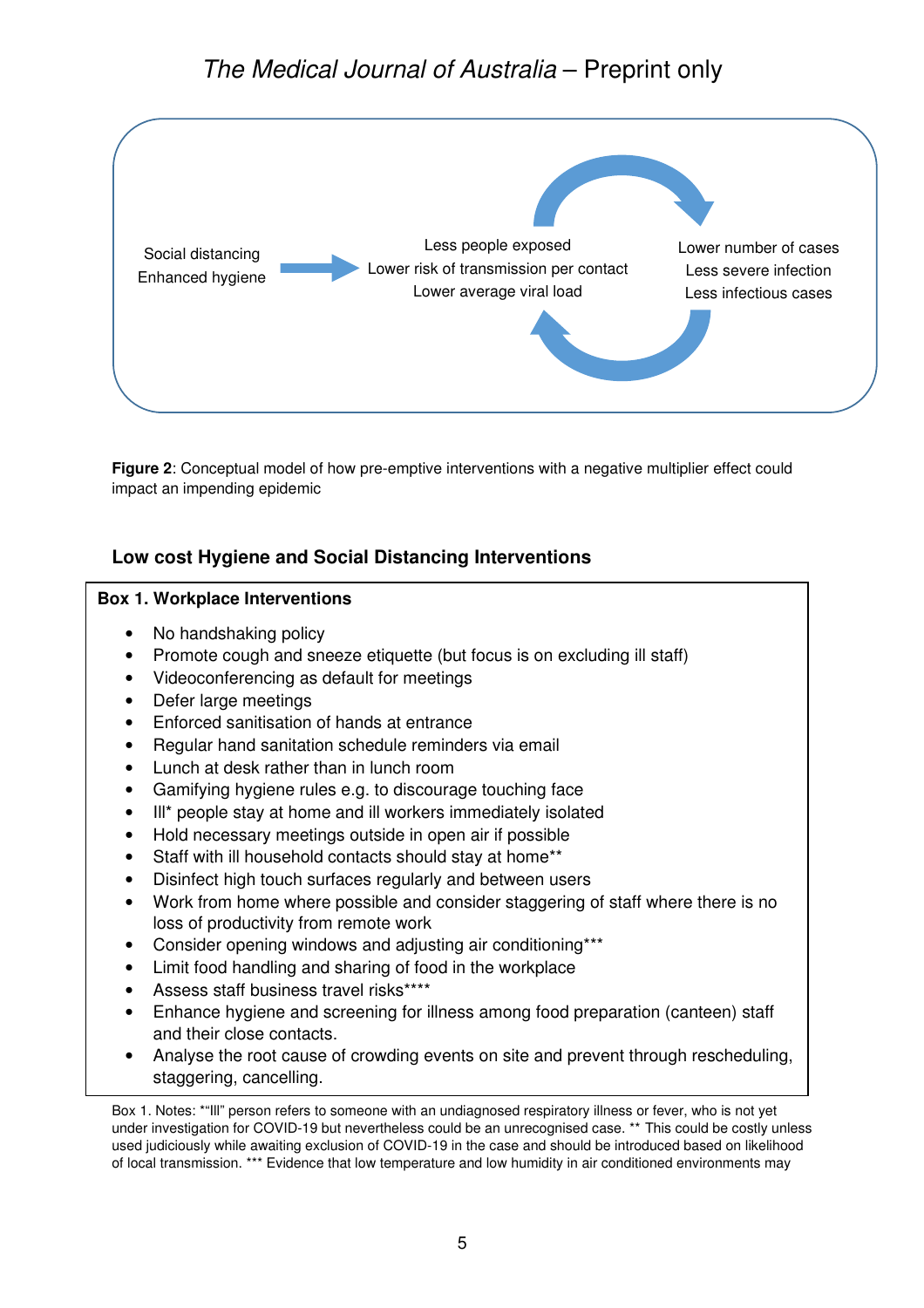enhance the survival of coronaviruses such as SARS.<sup>15</sup> \*\*\*\* Sites such as the CDC travel risk assessment site may be useful https://www.cdc.gov/coronavirus/2019-ncov/travelers/index.html

#### **Box 2. School Interventions**

- Supervised sanitisation of hands at entrance and at regular intervals
- Defer activities that lead to mixing between classes and years.
- Promote cough and sneeze etiquette (but focus on excluding ill persons)
- Strict stay at home policy if ill
- Gamifying hygiene rules e.g. to discourage touching face
- Regular handwashing schedule
- Disinfect high touch surfaces regularly and between users
- Outdoor lessons where possible
- Consider opening windows and adjusting conditioning
- Enhance hygiene and screening for illness among food preparation (canteen) staff and their close contacts
- Review after-school care arrangements that lead to mixing of children from multiple classes and ages

#### **Box 3. Household-based Interventions**

#### All Households

- Enhanced hand sanitisation
- Gamifying hygiene rules e.g. to discourage touching face
- Disinfect high touch surfaces regularly
- "Welcome if you are well" signs on front door.
- Increase ventilation rates in the home by opening windows or adjusting air conditioning
- Promote cough and sneeze etiquette

Households with ill members (in addition to measures above)

- Ill household members are given own room if possible and only one person cares for them
- The door to the ill persons room is kept closed\*
- Wearing simple surgical/dust masks by both infected persons and other family members caring for the case.
- Consider extra protection or alternative accommodation for household members over 65 years or with underlying illness.

**\*** Reference Wein.<sup>16</sup>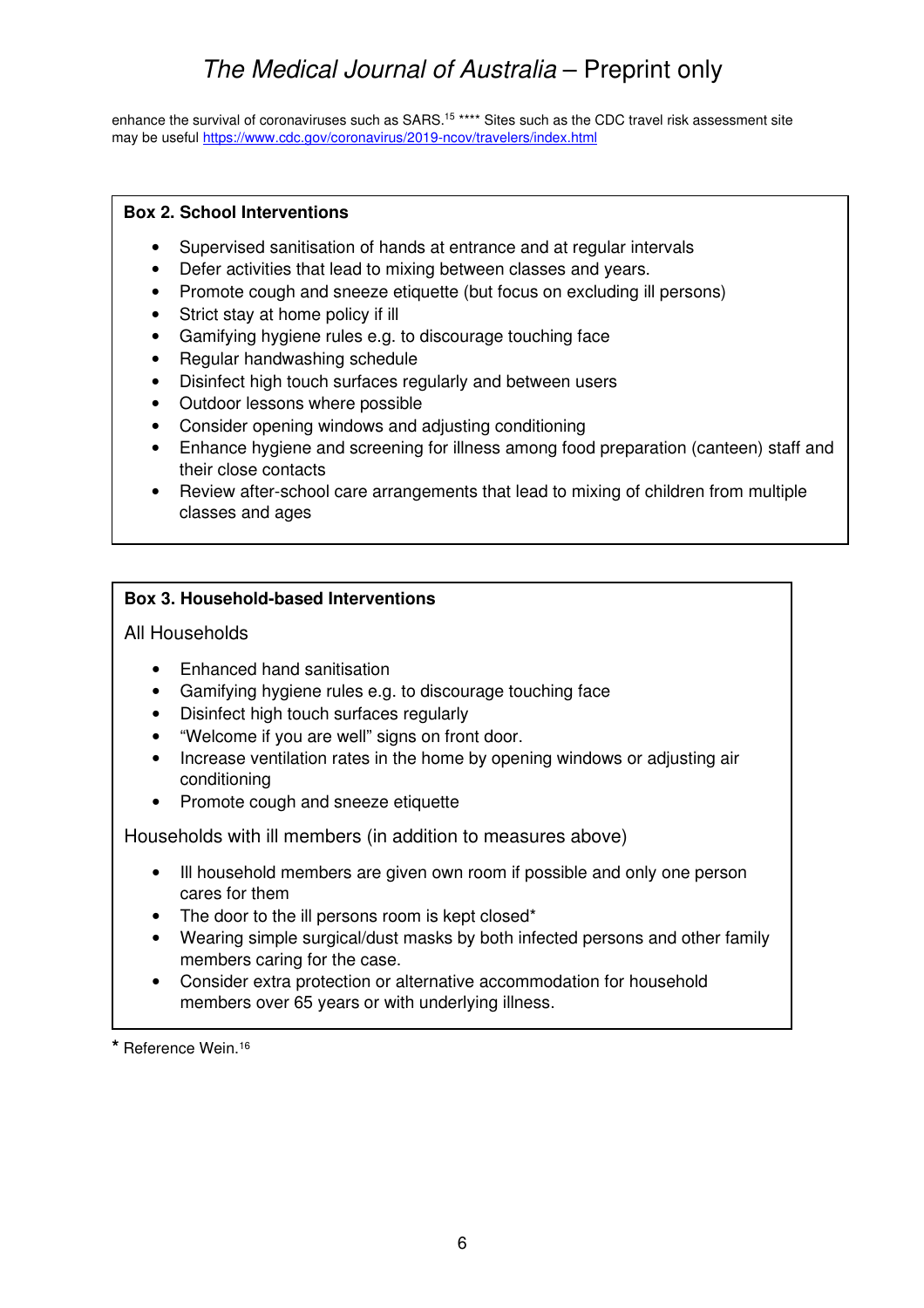### **Box 4. Commercial/entertainment/transport setting Interventions**

- Sanitisation of hands at building entrance encouraged
- Tap and pay preferred to limit handling of money.
- Disinfect high touch surfaces regularly
- Avoiding crowding through booking and scheduling, online prepurchasing, limiting attendance numbers.
- Enhance hygiene and screening for illness among food preparation staff and their close contacts.
- Enhance airflow and adjust air conditioning
- Public transport workers/taxi/ride share vehicle windows opened where possible, increased air flow, high-touch surfaces disinfected.

## **Organisational capacity benefits**

A pre-emptive phase would assist organisations to build capacity for future implementation of more stringent social distancing interventions including allocating responsibilities, consulting with staff and adapting protocols and practicing implementation. WHO is supportive of pre-emptive interventions to prevent COVID-19 in work places.<sup>17</sup>

## **The Costs of Pre-emptive intervention**

The suite of low cost pre-emptive interventions, other than a working from home policy, is unlikely to affect work productivity and may provide the community with some re-assurance that all is being done to prevent the epidemic. Some may see it as an over-reach but thus far communities seem to accept or voluntarily adopt low cost interventions and acceptance may be enhanced through consultation and trust building.<sup>18,19</sup>

## **Influenza co-benefits**

For regions approaching their influenza season, optimal prevention and control of seasonal influenza, such as vaccination, in the face of potential COVID-19 co-circulation is also crucial, to minimise the double burden on health services. The measures discussed here (enhanced hygiene and social distancing) are also effective against influenza, resulting in potential co-benefits for both pathogens.

## **Limitations**

Most of the research on mitigation is based on influenza control and it is clear that SARS-CoV-2 transmission dynamics will be different, however, droplet, contact and airborne precautions and the interventions deployed in China align with recommended influenza transmission controls. The assumptions should be modelled to better understand the costs and benefits. The use of masks outside of health settings is controversial and it is important that masks not be diverted from health care supplies. However, surgical masks are protective of large droplet spread and have approximately half the effectiveness of N95 mask for small droplet transmission, and are suggested to be cost saving in some modelled pandemic influenza scenarios.<sup>20</sup> They may have a limited role in the community setting prior to widespread transmission if there are adequate supplies and should be considered for use in households caring for COVID-19 cases at home.<sup>16</sup>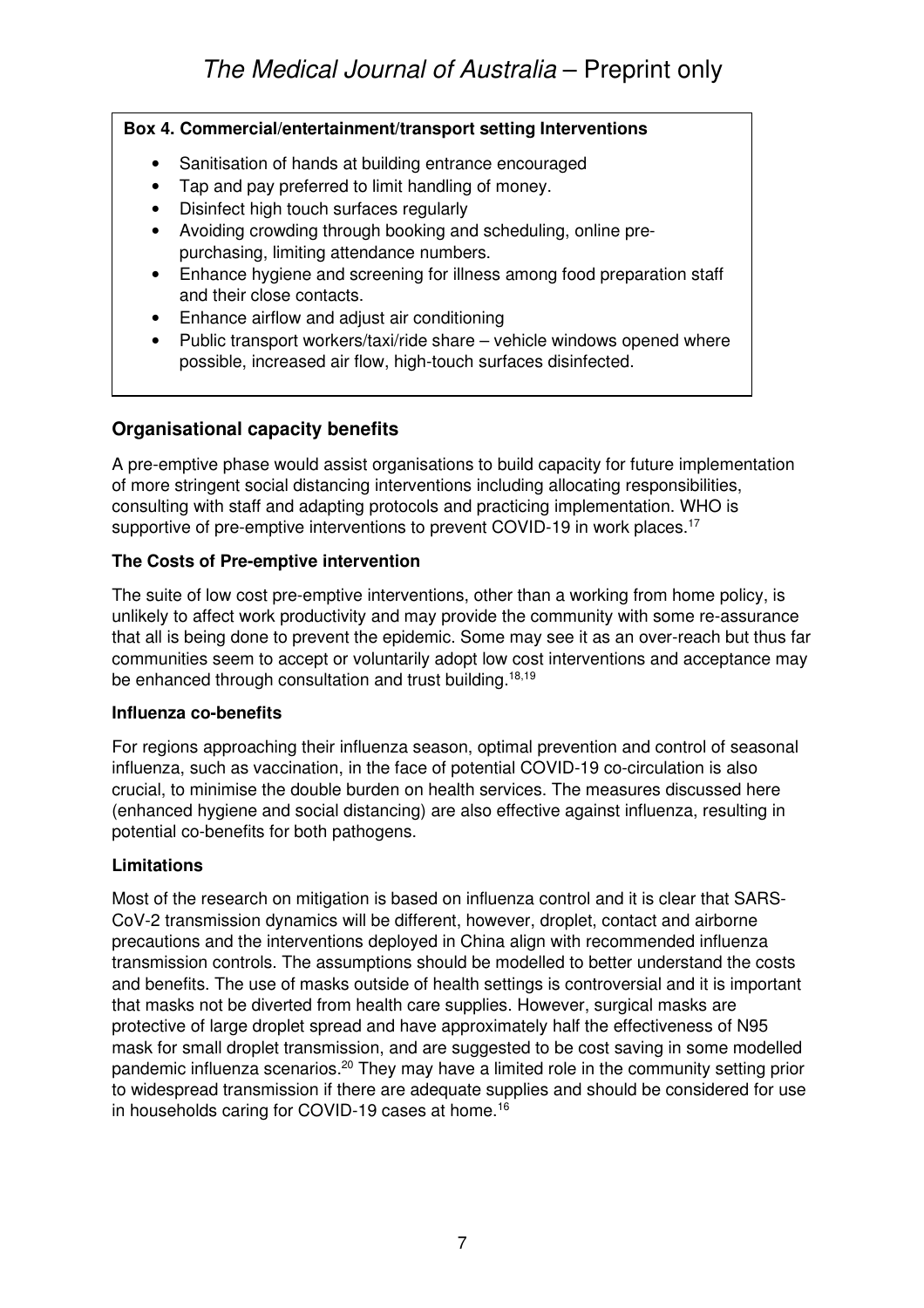#### **Conclusion**

Given the ongoing global dissemination of COVID-19, as of early March 2020, it would be sensible for most countries and regions to assume they have had an importation of at least one case of COVID-19 and that the disease is spreading locally whether recognised or not. We believe these practices should be implemented in all countries as soon as possible.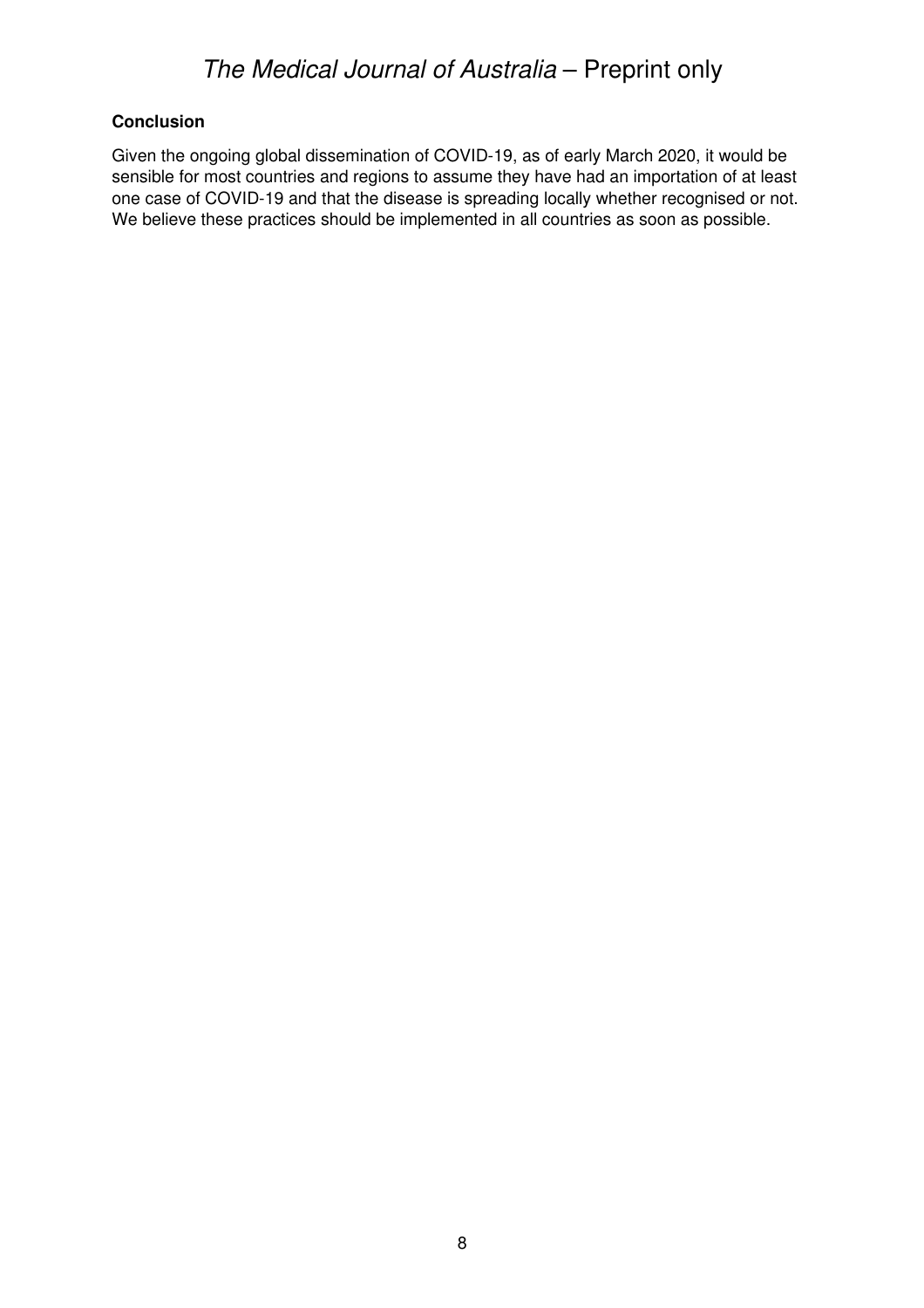#### **References**

1. Sangeeta Bhatia, Natsuko Imai, Gina Cuomo-Dannenburg, Marc Baguelin, Adhiratha Boonyasiri, Anne Cori, Zulma Cucunubá et al. Relative sensitivity of international surveillance. Imperial College London. Accessed at: https://www.imperial.ac.uk/media/imperial-college/medicine/sph/ide/gidafellowships/Imperial-College---COVID-19---Relative-Sensitivity-International-Cases.pdf

2. MacIntyre, C.R., 2020. Global spread of COVID-19 and pandemic potential. Global Biosecurity, 1(3), p.None. DOI: http://doi.org/10.31646/gbio.55

3. Liu, Y., Gayle, A. A., Wilder-Smith, A. & Rocklöv, J. The reproductive number of COVID-19 is higher compared to SARS coronavirus. Journal of Travel Medicine. 2020. doi:10.1093/jtm/taaa021

4. WHO. Report of the WHO-China Joint Mission on Coronavirus Disease 2019 (COVID-19) 24th February, 2020 https://www.who.int/docs/default-source/coronaviruse/who-china-joint-mission-oncovid-19-final-report.pdf

5. Zou L, Ruan F, Huang M, Liang L, Huang H, Hong Z, et al. SARS-CoV-2 viral load in upper respiratory specimens of infected patients. N Engl J Med. 2020 Feb 19 [Epub ahead of print]. https://www.nejm.org/doi/pdf/10.1056/NEJMc2001737

6. JS Peiris, CM Chu, VC Cheng, et al. Clinical progression and viral load in a community outbreak of coronavirus-associated SARS pneumonia: a prospective study. Lancet, 361 2003, pp. 1767-1772

7. Yunpeng Ji,Zhongren Ma, Maikel P Peppelenbosch, Qiuwei Pan. Potential association between COVID-19 mortality and health-care resource availability. 2020 DOI: https://doi.org/10.1016/S2214- 109X(20)30068-1

8. Fong MW, Gao H, Wong JY, Xiao J, Shiu EYC, Ryu S, et al. Nonpharmaceutical measures for pandemic influenza in nonhealthcare settings—social distancing measures. Emerg Infect Dis. 2020 May. https://doi.org/10.3201/eid2605.190995

9. Kelso, J.K., Milne, G.J. & Kelly, H. Simulation suggests that rapid activation of social distancing can arrest epidemic development due to a novel strain of influenza. BMC Public Health 2009 9, 117. https://doi.org/10.1186/1471-2458-9-117

10. Fine, P. Introduction: the basics - infections, transmission and models. In: Vynnycky E & White R. An Introduction to Infectious Disease Modelling. 2010. UK: Oxford University Press.

11. Douglas, M. G., Kocher, J. F., Scobey, T., Baric, R. S. & Cockrell, A. S. Adaptive evolution influences the infectious dose of MERS-CoV necessary to achieve severe respiratory disease. Virology 2018 517, 98–107.

12. Chu C-M, Cheng VCC, Hung IFN, Chan K-S, Tang BSF, Tsang THF, et al. Viral load distribution in SARS outbreak. Emerg Infect Dis 2005 Dec http://dx.doi.org/10.3201/eid1112.040949.

13. Paulo AC, Correia-Neves M, Dominguos T et al. Influenza infectious dose may explain the high mortality of the second and third wave of 1918–19 influenza pandemic. PLoS ONE 2010; 5: e11655.. https://journals.plos.org/plosone/article?id=10.1371/journal.pone.0011655#s2

14. Oh MD, Park WB, Choe PG, Choi SJ, Kim JI, Chae J, Park SS, Kim EC, Oh HS, Kim EJ, Nam EY, Na SH, Kim DK, Lee SM, Song KH, Bang JH, Kim ES, Kim HB, Park SW, Kim NJ. Viral load kinetics of MERS coronavirus infection. N Engl J Med 2016 375:1303–1305. DOI: 10.1056/NEJMc1511695

15. Chan KH, Peiris JS, Lam SY, Poon LL, Yuen KY, Seto WH. The Effects of Temperature and Relative Humidity on the Viability of the SARS Coronavirus. Adv Virol. 2011;2011:734690. doi: 10.1155/2011/734690